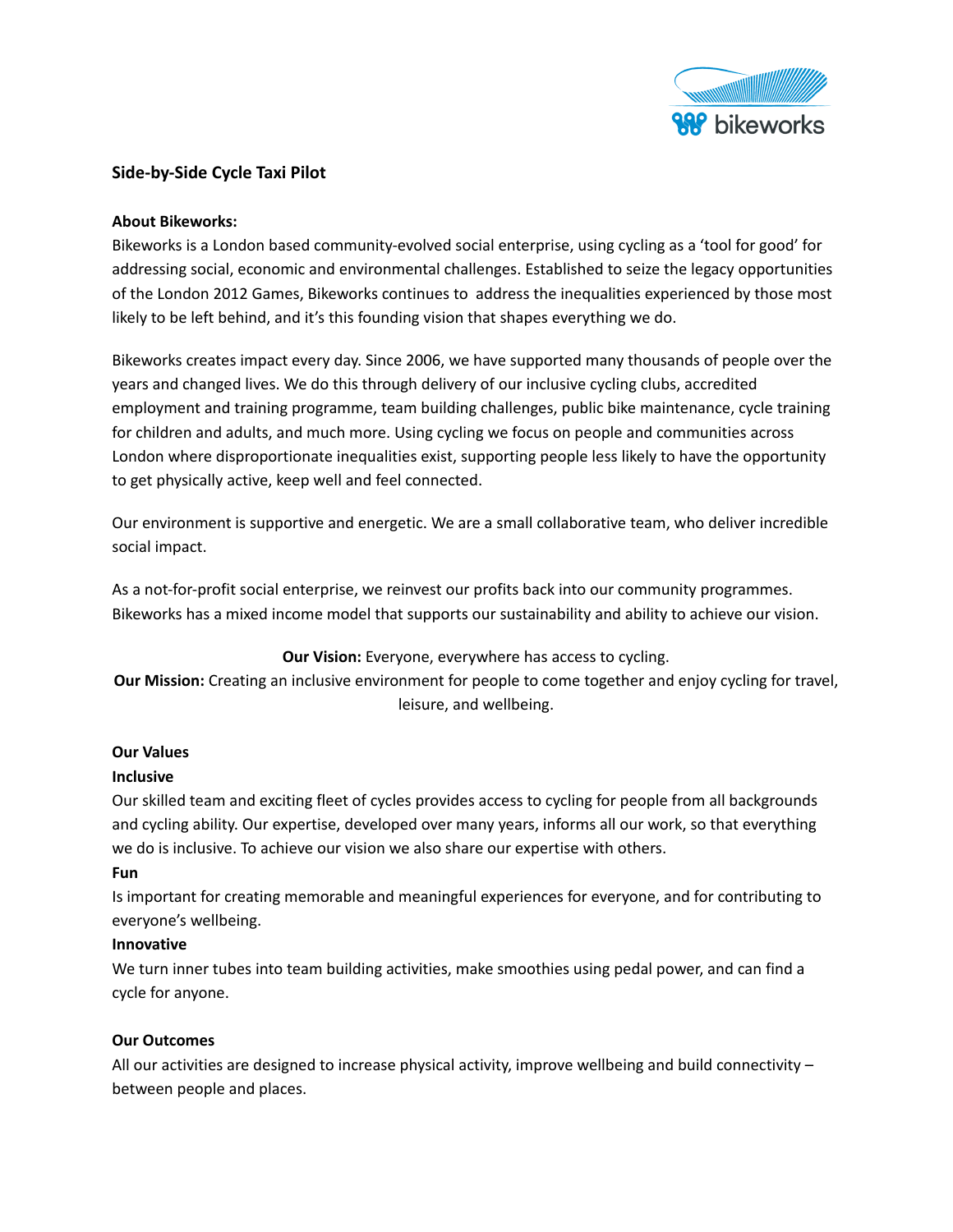

## **About the role:**

The Side-by-Side is 'a cycle taxi with a difference', designed to engage people who experience high levels of isolation and loneliness, with a focus on people with health issues and people with restricted mobility such as older people and those with visual impairments.

The Side-by-Side Project Cycle Taxi Pilots are the public face of the cycle taxi service. The primary responsibility is to provide a warm welcome to the taxi users, engaging them in conversation (including listening) and providing practical support to ensure they enjoy the cycle taxi service safely. The Pilot is responsible for the health and safety of the taxi passengers and themselves throughout the duration of their shift on that vehicle and for the safe and responsible use of the cycle taxi vehicle itself.

Passengers using the Side-by-Side Cycle Taxi can choose to join in and pedal, or just enjoy the company and overall experience. The Side-by-Side service compliments the activities of [Cycling](https://www.bikeworks.org.uk/cycing-for-wellbeing/cycling-for-wellbeing#:~:text=Cycling%20for%20Wellbeing%20is%20a,have%20experienced%20a%20bereavement%3B%20and) for Health and [All-Ability](https://www.bikeworks.org.uk/all-ability/all-ability/#1632126376112-b98adf0b-9a31) Clubs, under our Inclusive Communities Cycling Programme.

For an up-close look to discover what the Side-by-Side Cycle Taxi is, check out the following: What is the Ride [Side-by-Side](https://www.bikeworks.org.uk/cycle-taxi-service/) All Ability and Ride [Side-by-Side](https://www.youtube.com/watch?v=eCyWKALh048)

Funding for the Ride Side-by-Side is confirmed for the next 12 months, our expectation is for the Project Manager role to develop with the organisation, as we continue to scale our impact across all areas of Bikeworks.

## **Salary and Conditions:**

| Salary:                | £25,000 FTE*                                                                               |  |
|------------------------|--------------------------------------------------------------------------------------------|--|
| Hours:                 | Contracts are for between 2-5 days a week, on fixed days of the week, across 5 days of     |  |
|                        | the week (Mon-Fri) with a regular weekend coverage rota required (approx 1 weekend         |  |
|                        | day per 6 week period).                                                                    |  |
|                        | 1 day is an 8 hour shift 0900-1700 with half an hour (unpaid) lunch.                       |  |
|                        | Each day is made up of 3 sessions of 2.5hrs long with 1.5hrs being 'contact time' with the |  |
|                        | beneficiaries and the remaining time for moving between locations.                         |  |
| Leave:                 | 25 days leave + Public Holidays- Pro rata (not for freelancers)                            |  |
| <b>Other Benefits:</b> | Pension contribution at 3% (not for freelancers)                                           |  |
|                        | Participation in the Cycle to Work scheme (not for freelancers)                            |  |
| <b>Contract Type:</b>  | This is a PAYE contract for an initial 12-months, continuation based on securing           |  |
|                        | further funding (not for freelancers)                                                      |  |
|                        | We also have some freelance work available at a rate of £18/hr.                            |  |
| Location:              | Your work day will start at a fixed location and cover a fixed geographical area. You may  |  |
|                        |                                                                                            |  |

be requested on occasion to cover a different geographical area on one of your days.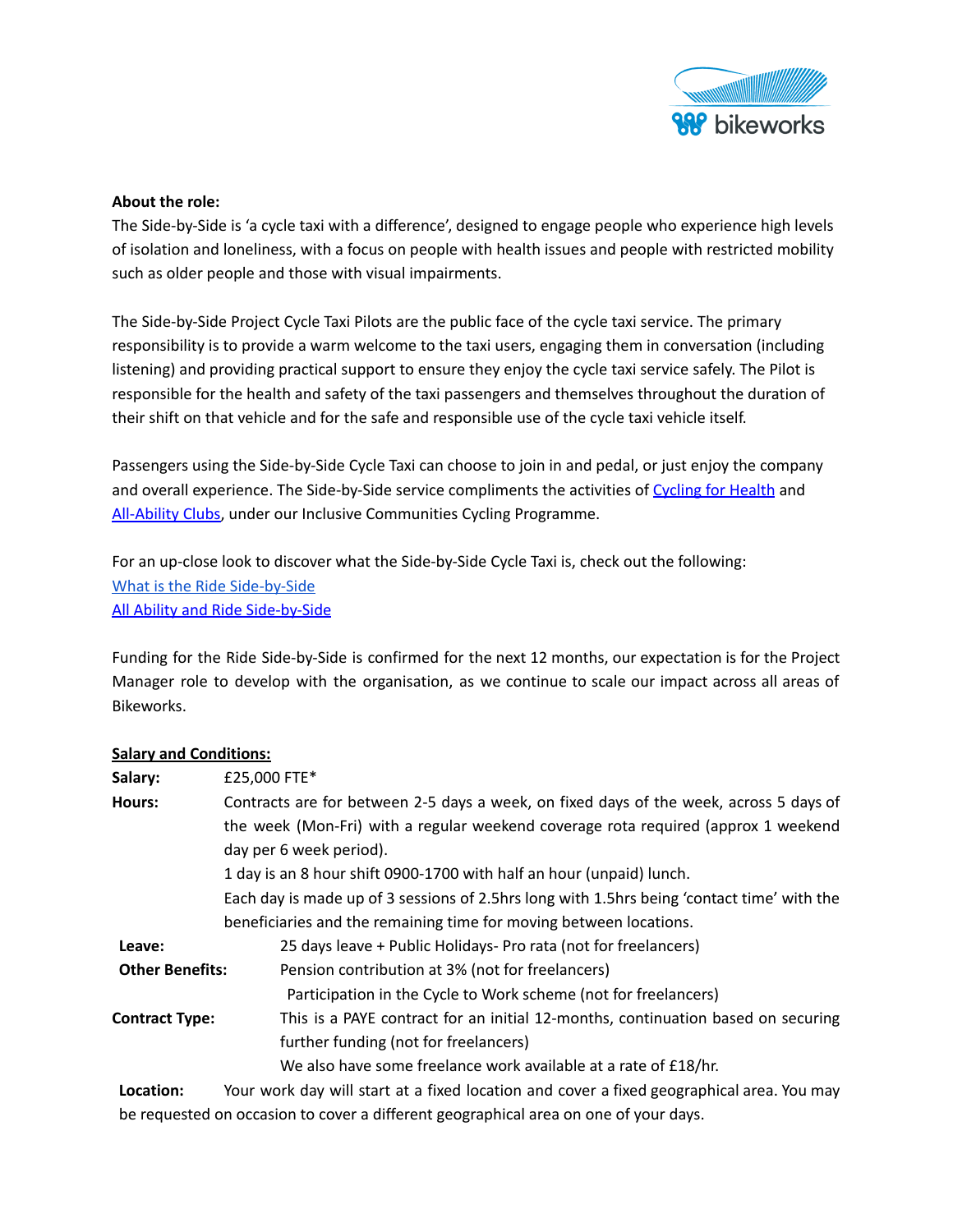

**Responsible to:** Project Manager **Responsible for:** n/a

### **How to apply**:

To apply for this role please review the Job Description and Person Specification, paying attention to the essential criteria, and complete the online [application](https://forms.gle/SWDhTbMCvVjNHMiX8) form. You will be asked to attach a CV and a covering letter to your application to outline your suitability for the role and why you would like to work at Bikeworks.

| <b>Deadline for Applications:</b> | Applications will be reviewed on a rolling basis                          |
|-----------------------------------|---------------------------------------------------------------------------|
| <b>Earliest start Date:</b>       | July 1st-this will vary in different locations as the project progresses. |
| <b>Selection Interviews:</b>      |                                                                           |

- June 16th 0930-1230
- June 20th 1100-1400
- June 30th 0900- 1230
- July 13th 0900- 1230
- More selection dates will be announced as needed

#### **Right to Work:**

Please note we are only able to accept applications from candidates who have the right to work in the UK.

## **Equal Opportunities:**

Bikeworks is committed to inclusion. We want to ensure that our team represents a wider cross-section of society, this means providing access to everyone- we welcome applications from neurodivergent applicants and people with disabilities. If you require any reasonable adjustments to be made to support you in applying or at interview, please let us know on your application form, or contact [lucy.nandris@bikeworks.org.uk](mailto:lucy.nandris@bikeworks.org.uk) if you require additional support or an alternative application process.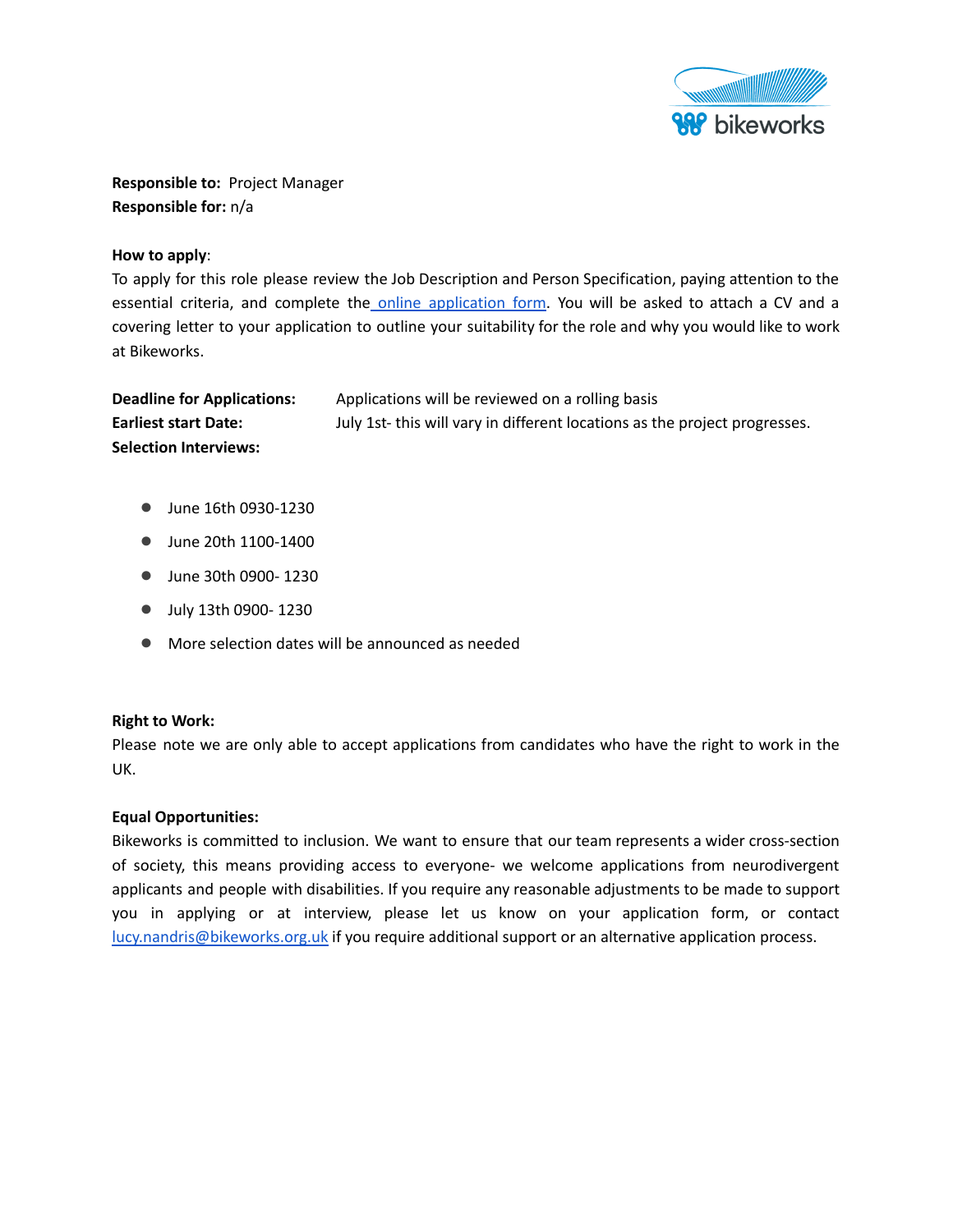

## **Job Description- Side-by-Side Cycle Taxi Pilot**

### **Scope of the Role:**

The Side-by-Side Cycle Taxi Pilots are the public face of the cycle taxi service and the primary function is to provide a warm welcome to the riders, engaging them in conversation (including listening) and providing practical support for them to enjoy the cycle taxi service safely. You will meet and greet riders, support them in how to get on and off the cycle and plan and execute suitable routes to locations of their choosing. You may also plan leisure routes to introduce riders to the local area and show them the ease with which they can make journeys on the vehicle. Riders may be vulnerable, socially isolated adults with limited mobility.

The Pilot is responsible for the health and safety of the vehicle, the passengers and themselves throughout the duration of their shift on that vehicle. This means being responsible for checking the vehicles roadworthiness, logging details of each trip and remaining in close contact with the project manager to report mechanical or other issues throughout the shift. You are also responsible for liaising with key stakeholder groups, including community groups who may allow us to dock the vehicle on their premises, groups who refer passengers, and members of the public who may be interested in accessing the service.

The role requires empathy and understanding of the barriers for people being referred, and will involve collecting data and good news stories about the Side-by-Side service and how it is successfully used as an alternative transport of choice to address feelings of loneliness. You will also communicate with members of the public, including other road users, to communicate to them the purpose and benefits of the service.

You will liaise closely with the Side by Side Project Manager who will coordinate your work and schedule in the bookings to the vehicles.

## **Implementation and Delivery**

- Provide a warm and encouraging welcome to cycle taxi riders, building rapport and engaging with their conversation.
- Liaise closely with the Project Manager to manage a daily diary of trips: logging rider details, pick-up and drop-off locations and any incidents in accordance with policy.
- Carry out routine daily mechanical checks on the cycle taxi and carry out basic adjustments to ensure that the cycle is only used when safe to ride.
- Report mechanical issues in a timely manner to ensure that mechanical issues are prevented/resolved early.
- Docking and undocking the cycle taxi securely according to guidance, including charging and rotation of batteries - cycle undocking can involve some element of physical upper body strength to manoeuvre the vehicle but training is given.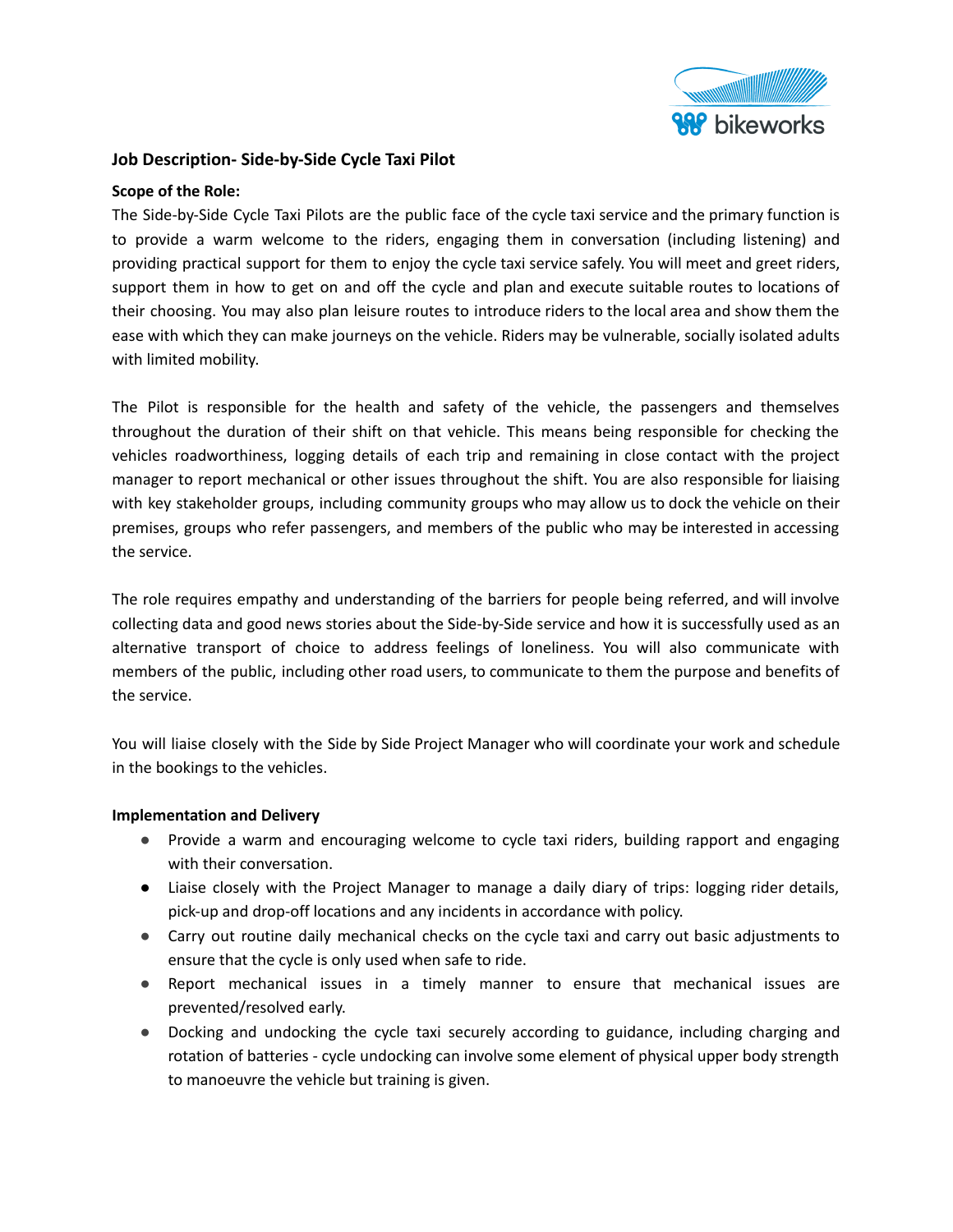

- Plan and follow appropriate cycle journeys using a range of accessible routes both on and off road within a given geographical area using a navigation app or creating your own routes whilst keeping to a timetable.
- Pilot the cycle taxi on the road in accordance with the Highway code, engaging with members of the public and other road users in a positive manner to diffuse situations.
- Act as an ambassador for Bikeworks when engaging with all stakeholders- cycle riders and community groups, to build awareness of the program and promote increased take up of the service.
- Contribute to the promotion of the RSBS taxi service by identifying opportunities to capture information, including case studies and user feedback for the Project Manager to act upon to further promote the program and evolve delivery to address the needs of the targeted population.
- Communicate opportunities for future collation with stakeholders to increase the reach of the service to the project manager

## **Monitoring, Reporting and Evaluating**

- Track, monitor, and report on the beneficiaries and activities, in line with directions from Project Manager.
- Identify opportunities for case studies to support Bikeworks to demonstrate the social and environmental impact of the cycle taxi service.

# **Organisational**

- Act as an ambassador for Bikeworks, representing our values and culture in your interactions with colleagues, beneficiaries and the public.
- Respond to communications regarding your work through phone, email and online booking system in a timely and professional manner.
- Actively participate in all learning opportunities provided, including legislation updates.
- Adhere to the policies and procedures of Bikeworks, implementing these and keeping up to date, e.g. GDPR, Reporting Incidents, Health and Safety.
- Attend and proactively contribute to Team Meetings, One-to-Ones, and Development Sessions as requested